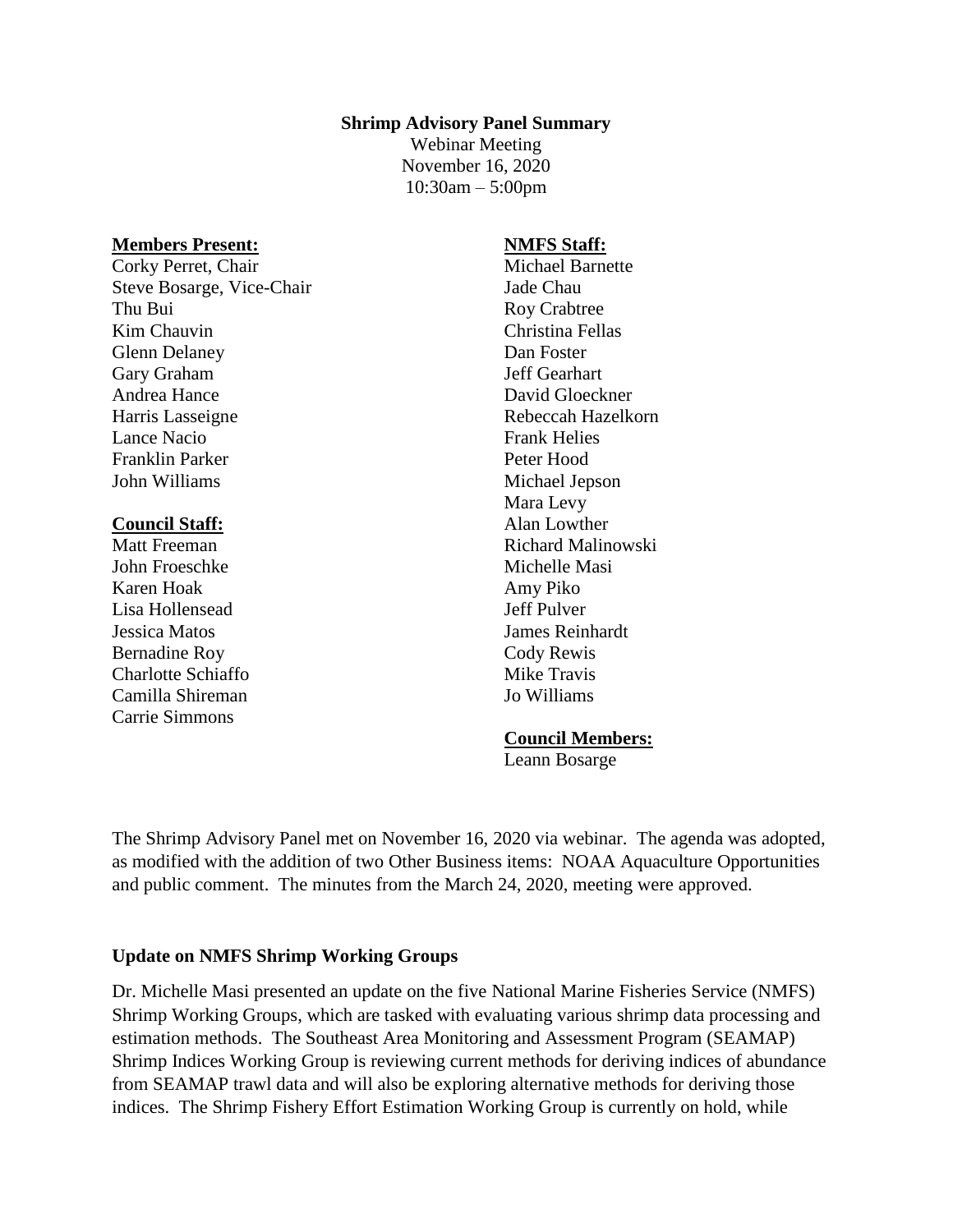waiting on a new shrimp effort data collection method. The Shrimp Life History and Environmental Data Working Group is working to update life history parameter estimates and collating environmental data from literature for future stock assessment improvements. The Shrimp Catch Technical Working Group has requested the Gulf States Marine Fisheries Commission (GSMFC) deliver the previous year's catch (through August) by November, in order to present assessments by spring. This Working Group is also developing a work plan with states to meet shrimp monthly reporting needs. The Shrimp Bycatch Estimation Working Group is developing best-practice guidance, as well as documenting and justifying any revisions to the previous Working Group's recommendations, as needed.

An AP member inquired about the forecasting method (non-linear dynamic) estimation being used with SEAMAP; Dr. Masi explained that it best fits the data points in order to predict the next year's abundance. The AP member also asked if most of the samples with SEAMAP are done offshore. Dr. Masi referred to two maps in her presentation which identifies SEAMAP tows in summer and in fall, which displays most samples occurring offshore. Another AP member then asked why there is a two-month lag time on shrimp landings data. Dr. Gloeckner explained that trip tickets are not due until two weeks after the end of each month, and then there is a quality control check of data. An AP member inquired what happens to an individual shrimper as well as to an individual state that does not meet the reporting deadlines. Dr. Gloeckner stated that, since there is no federal dealer permit, any repercussions to an individual shrimper would come from an individual state; Dr. Gloeckner stated that the GSMFC handles missed reporting deadlines for an individual state.

Ms. Bosarge asked for additional explanation on annual catch limit tracking estimation procedures for estimating missing trip ticket reports. Dr. Gloeckner stated that if a dealer does not report, then they have to generate an estimate for those missing reports, based on previous reports from that dealer.

An AP member asked for clarification on best-practice guidance by the Shrimp Bycatch Estimation Working Group, in terms of what the guidance is on. Dr. Masi explained that it is with regard to the methods for estimating shrimp bycatch.

## **Data Issues with Unmatched Trips**

Dr. Dave Gloeckner presented background information on shrimp reporting systems. The "Gulf Shrimp System" was comprised of two types of collections – trip tickets and post trip effort interviews. Electronic Logbooks (ELB) became mandatory in 2006 for selected vessels, and then cellular Electronic Logbooks (cELB) became mandatory in 2014 for selected vessels. Current data collections needed for catch-per-unit-effort estimation include effort data (through cELB) and landings data (through dealer reported state trip tickets). Dr. Gloeckner noted that 3G will no longer be supported in 2021, which is what the current cELB program uses.

The LGL algorithm attempts to "match" a cELB trip to a dealer reported trip ticket using a 'trip' start and end date. Trip matching ranges from 50-80% across years. Dr. Gloeckner then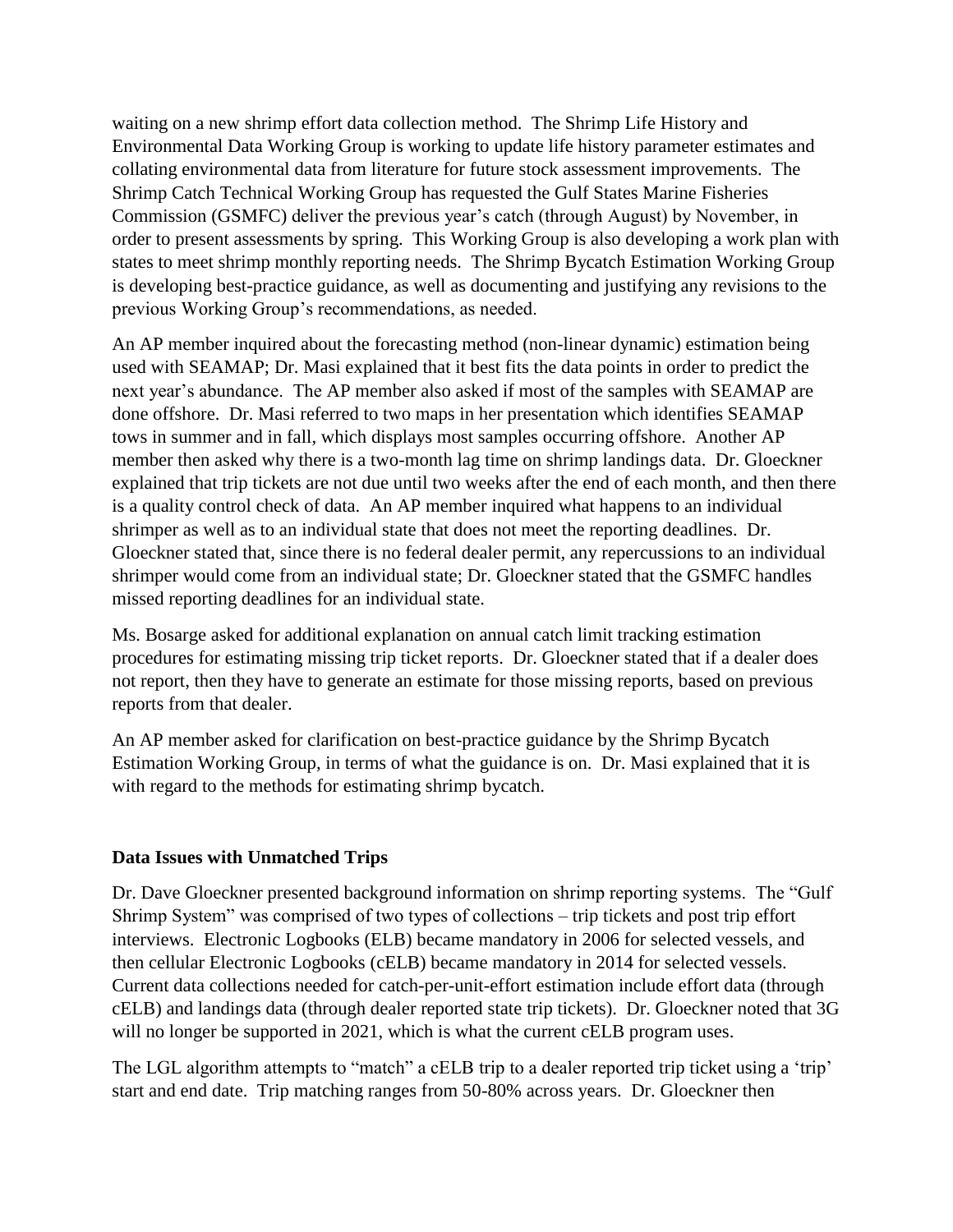discussed various reasons why trips may not match and reviewed possible solutions to improve current matching. Ms. Bosarge asked if there was a possibility to improve the matching percentages by checking unmatched trips by hand. Dr. Gloeckner noted that that his budget does not support that effort as it would require an additional 1-2 staff members. An AP member stated that he had concerns with tracking where an offshore vessel had been fishing, given storms and other obstacles. Dr. Gloeckner acknowledged that some information is best collected at the vessel level and that reinforces the importance of matching cELB data with trip ticket data. Dr. Gloeckner also noted that unmatched trips can also be used for compliance purposes. An AP member asked about the current cELB program, as the 3G network will be phased out in 2021. Dr. Gloeckner stated that some of the same issues might occur with a new program.

### **Pilot Program to Evaluate Use of Vessel Navigation System to Measure Shrimping Effort**

Dr. Benny Gallaway presented an overview of a two-phased pilot program that uses the P-Sea WindPlot navigation software to acquire and transmit shrimp fishing effort data. He noted that the data will be stored on "thumb-drives" along with the matched landings record, likely on paper, and that development of an electronic reporting system in the pilot study will begin soon, with an expected finalization during 2021. He noted that, as of August 17, 2020, there were 1,392 total federal shrimp permits, of which 1,283 were valid and another 109 were eligible to be renewed or transferred. He also noted that permitted vessels could either be actively fishing or simply holding a permit. He stated that modifications to P-Sea WindPlot would be ready for initial testing in mid-November of 2020 and that a random selection of shrimp boats would be made to measure effort for 2021. Dr. Gallaway also noted that the program could be run for another two years beyond the 2021 study, before passing it to NMFS in 2024. The estimated costs for the two years beyond the 2021 study would be approximately \$1 million each year.

An AP member confirmed with Dr. Gallaway that trip tickets would come from all five states for use with the pilot program. Dr. Simmons asked if it could be confirmed that 3G would be completely cutoff at the end of 2020, or if it would be phased out in 2021. Dr. Gallaway stated that he could not confirm either way. An AP member stated that the Verizon website says the service will end December 31, 2020. Dr. Simmons stated that she thinks AT&T would be continuing 3G coverage up to 2022 before ending. She also asked if the pilot program would be sampling a similar number to what is currently covered by the cELB program and if those estimates are reflected in the \$1 million. Dr. Gallaway stated that would be determined from the initial phase of the pilot program and in discussions with NMFS. Dr. Masi asked how the data would be transmitted electronically, instead of saved to "thumb-drives". Dr. Gallaway stated that would be a jointly solved problem with NMFS, but that transmission would occur after a trip had concluded. Ms. Bosarge added that the cELB collects data on location every 10 minutes, which translates to transit information, and thus it can be determined if a vessel is towing.

Dr. Travis asked where the landings data was coming from. Dr. Gallaway stated that it would come from the trip tickets right at the dock. Dr. Travis also asked where the funding would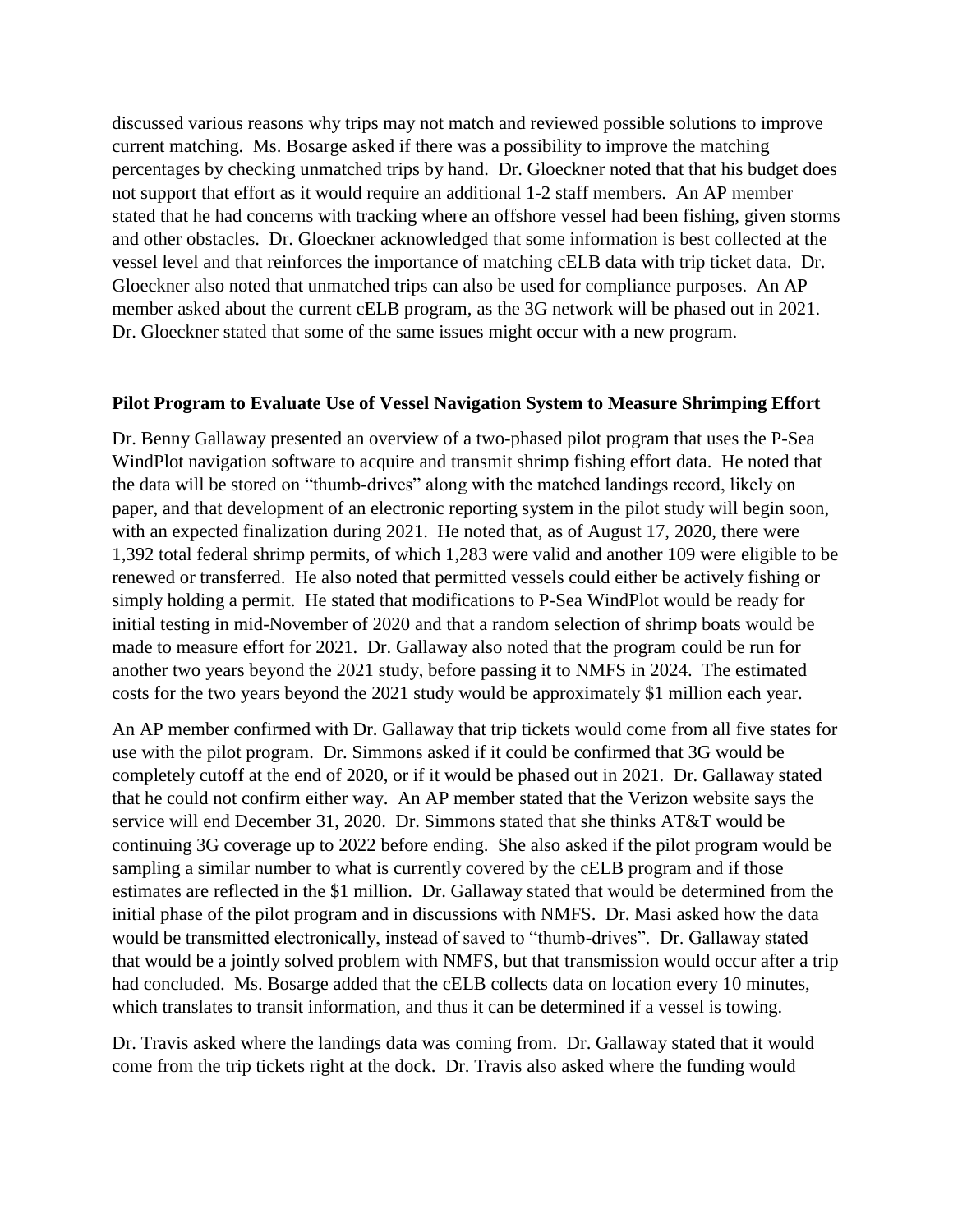come from for the anticipated program cost estimates. Dr. Gallaway stated that he was uncertain, and that NMFS would have to decide that.

Following Dr. Gallaway's presentation and the resulting AP discussion, an AP member made the following motion, with the rationale that the collection of shrimp fishing effort is essential to the prosecution and management of the Gulf shrimp fishery and also essential to enable fishery managers to evaluate marine spatial management measures:

**Motion: The Shrimp AP requests the Council to request NMFS to fully implement and fund a new shrimp effort data collection system, otherwise known as electronic logbooks, in the Gulf of Mexico beginning in 2021 based on the methods and results of the Pilot Program using P-Sea WindPlot technology conducted by Dr. Gallaway.**

**- Such a system must collect and analyze effort data that is sufficient to evaluate compliance with the shrimp fishing effort cap for sea turtles, as well as compliance with the applicable shrimp fishing effort reduction threshold for addressing juvenile red snapper bycatch.** 

**- Such effort data must also be sufficient to evaluate federal and state marine spatial management proposals in the Gulf in order to minimize their impacts on the shrimp fishery including, but not limited to coral protection areas, artificial reef sites, and NOAA Aquaculture Opportunity Areas and aquaculture facility sites.**

**- The collection and analysis of this effort data should be, where feasible, integrated with the agency's collection and analysis of shrimp catch data.** 

**- Such a system should be limited to collecting effort data and not be expanded to require shrimp fishermen to submit landings data, economic data or gear information, as these data are already collected in a timely and efficient manner by means other than electronic logbooks, and so placing them into the new electronic logbook system for collecting shrimp effort data would place unnecessary burden on the fishermen.**

## **Motion carried unanimously.**

Following the motion, Dr. Gloeckner proposed potential options to continue vessel effort reporting as well as possible options for modifying the current reporting requirements following the end of the 3G network capabilities. Option 1 would no longer produce effort data through vessel reporting. Option 2 would retain the 'status quo' of vessel reporting with electronically transmitted time-stamped GPS data. Currently, cELB GPS data is transmitted electronically via 3G cellular signal, so another method for transmission would be needed. Option 2a would require a trip ticket link, which would improve the match efficiency. Option 2b would require census level coverage, and matching with trip tickets would no longer be necessary to estimate effort. Option 3 would build upon the requirements in Options 2a/2b in that vessels would electronically report gear information upon returning to port. Option 4 would build upon the requirements in Option 3 in that vessels would electronically report landings in weight by shrimp species at a tow-by-tow level. Per the presentation, the Council would need to pursue an amendment if it decides to make changes to the expiring cELB effort data collection program,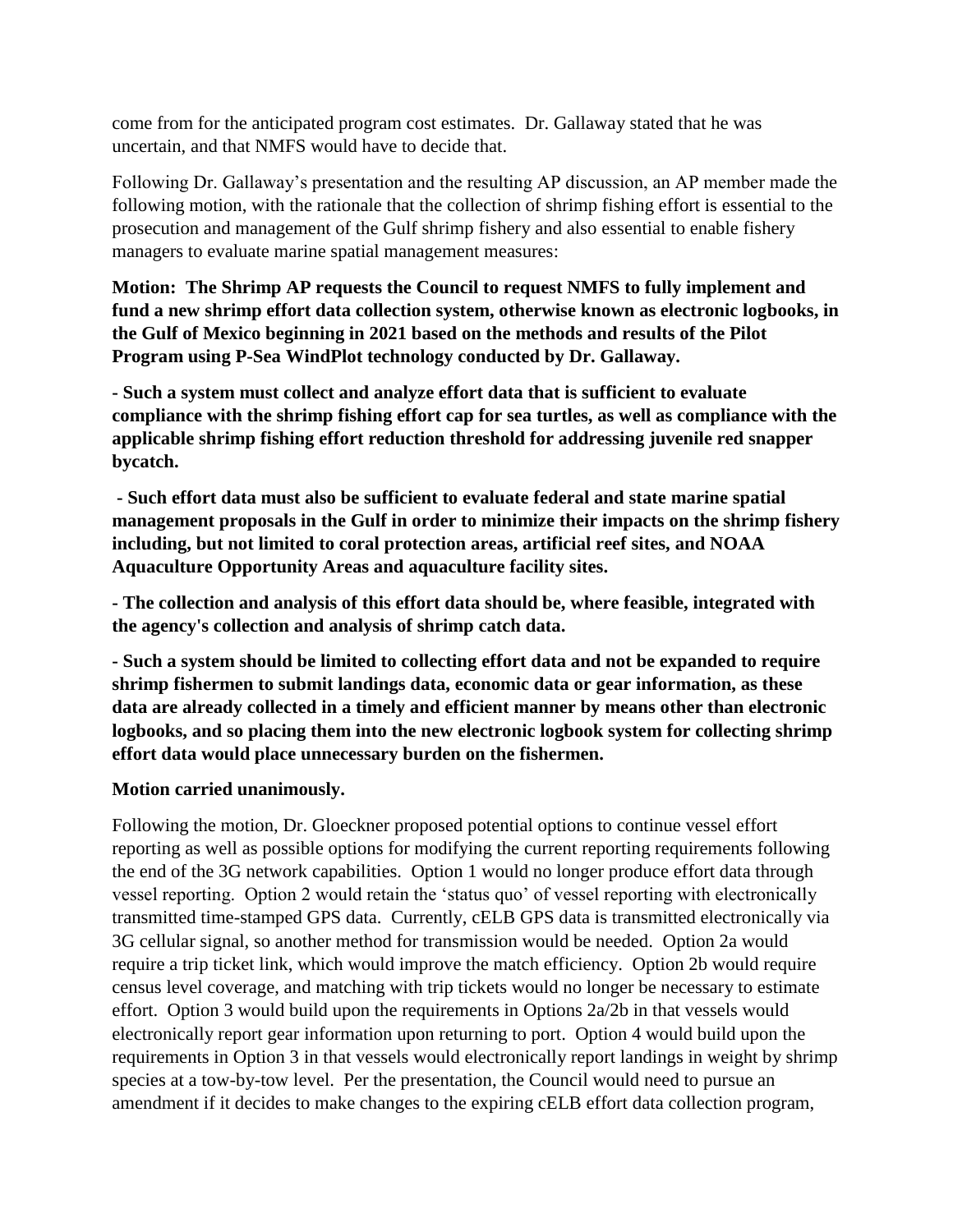require shrimp dealer permits, or require weekly electronic reporting to NMFS by all permitted shrimp dealers.

An AP member asked if Dr. Gloeckner could provide any cost estimates associated with the four options. Dr. Gloeckner stated that there would be equipment costs, transmission costs, and software costs; the costs would run in the range of \$500 for tablets and additional transmission costs. He noted that there may also be initial training costs. An AP member inquired if these proposed options would apply to every single Gulf vessel on the water. Dr. Gloeckner responded that while these proposed options would apply to federally permitted vessels, some of the proposed options would only apply to a sample of those vessels. However, these are only proposed options that the Gulf Council could choose to explore, and the Gulf Council could explore other options as well. An AP member commented that, while accurate data is needed, too much data can be requested, which creates a burden on shrimpers. Another AP member asked Dr. Gloeckner which of the presented options most closely represents the current cELB program; Dr. Gloeckner responded that Option 2a is closest, but also would require a Trip Ticket link. Dr. Gloeckner stated that the Trip Ticket link would either require a trip ticket number be transmitted with the GPS report or a trip identifier that could be included with the trip ticket. An AP member noted that in her area, there is an aging fleet that is not tech-savvy, and that weekly reporting could be a large burden. An AP member stated that, given the urgency and need to expedite a new reporting program, the closest option to the status quo should be pursued and that additional requirements could be explored at a later date. An AP member inquired if an amendment would be needed for any change to the current reporting program. Ms. Levy responded that it would depend on what changes would occur. Dr. Freeman stated that a conference call to discuss this would take place prior to the November Council meeting and Dr. Freeman will inform the AP about the outcome. Following the discussion, an AP member made the following motion:

# **Motion: To recommend that the Council select the option of status quo so as not to be burdensome for the industry where the reporting aligns with the current reporting requirements.**

## **Motion carried unanimously.**

Ms. Bosarge inquired how prevalent the P-Sea WindPlot software is among the Gulf shrimping industry. Two AP members commented that, to their knowledge, most vessels have the software. One AP member that works with the Vietnamese shrimpers in Louisiana commented that a fair percentage of them use older computer operating software, which may not be compatible.

# **Small Bar TEDs**

Ms. Fellas and Mr. Gearhart presented on a funded project to reduce juvenile sea turtle bycatch through development of reduced bar spacing in turtle excluder devices (TEDs). The development of new TED prototypes that would allow small turtles (less than 4" body depths) to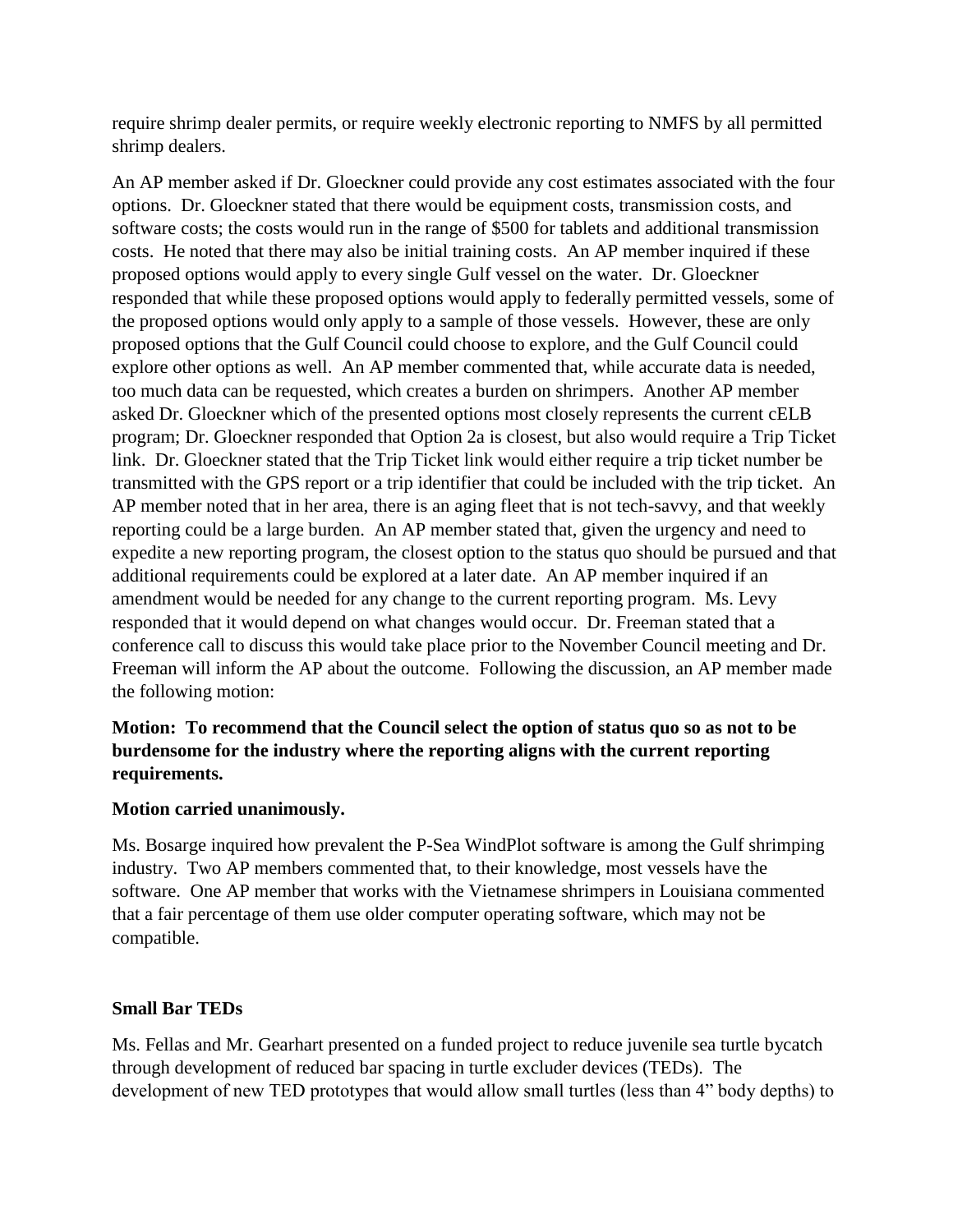escape would provide a restorative benefit. Regional industry engagement will occur in Years 1 and 4 of the project, along the Gulf coast.

An AP member inquired if Open Ocean monies would also be used to fund work conducted towards shrimp restoration. Ms. Fellas replied that she was unsure if other monies would go towards that or not, but she could get a response to that question later. Several AP members expressed concern that the results of this project could lead to a more stringent TED regulation.

Dr. Freeman reiterated that Ms. Fellas and Mr. Gearhart needed input on their list of suggested meeting locations; he also asked Ms. Fellas and Mr. Gearhart how meetings would be noticed. Ms. Fellas and Mr. Gearhart said they would work with shrimping associations and Sea Grant for noticing meetings, but they were open to input on how to best do that. An AP member commented that New Orleans would not be an ideal location; areas closer to the coast where vessels and fishermen are located would be better. Dr. Travis suggested looking at the federal permit locations from the SERO website, and he commented it would likely not be Corpus Christi or Pensacola. Another AP member commented that timing is also important – the offseason is best (i.e., January through April); she also commented that the fleet in Intracoastal City is primarily Vietnamese, which would require a translator. Ms. Fellas asked if a virtual meeting would work well. An AP member responded that an in-person meeting would be much more productive, but that COVID-19 had led to changes in the ability to hold in-person meetings. Dr. Gallaway asked if there was a restoration benefit by increasing the stock of Kemp's Ridley turtles in the Gulf and asked when the last stock assessment occurred. Ms. Fellas replied that she did not have that information readily available, but could access that later.

## **Better BRDs for the Gulf of Mexico Commercial Shrimp Trawl Fishery**

Mr. Foster presented on a funded project with the goal to restore fish biomass through actions that are expected to reduce finfish bycatch in the commercial shrimp trawl fishery. A total of eight industry meetings were held in February 2018. New bycatch reduction devices (BRDs) would need to improve shrimp retention, be simple to use, be cost effective, and improve bycatch reduction. The project will involve an industry stakeholder working group – from the brown shrimp industry and from the white shrimp industry. Participation in testing of BRDs will be voluntary and have a target of 20% of the federally permitted vessels in the Gulf (~250 vessels). Dr. Freeman inquired if AP members could volunteer to participate in the industry stakeholder working group, and Mr. Foster welcomed AP members to do so. Dr. Freeman also inquired how project members would get volunteers for participating in testing new BRDs; Mr. Foster stated that Sea Grant would be the primary vehicle for recruitment.

### **Other Business**

Mr. Delaney noted that NOAA Fisheries is seeking public input on the identification of areas within the Gulf of Mexico as Aquaculture Opportunity Areas (AOAs) and on what other areas in the nation NOAA should consider for future AOAs. He noted that the Gulf shrimp industry is a